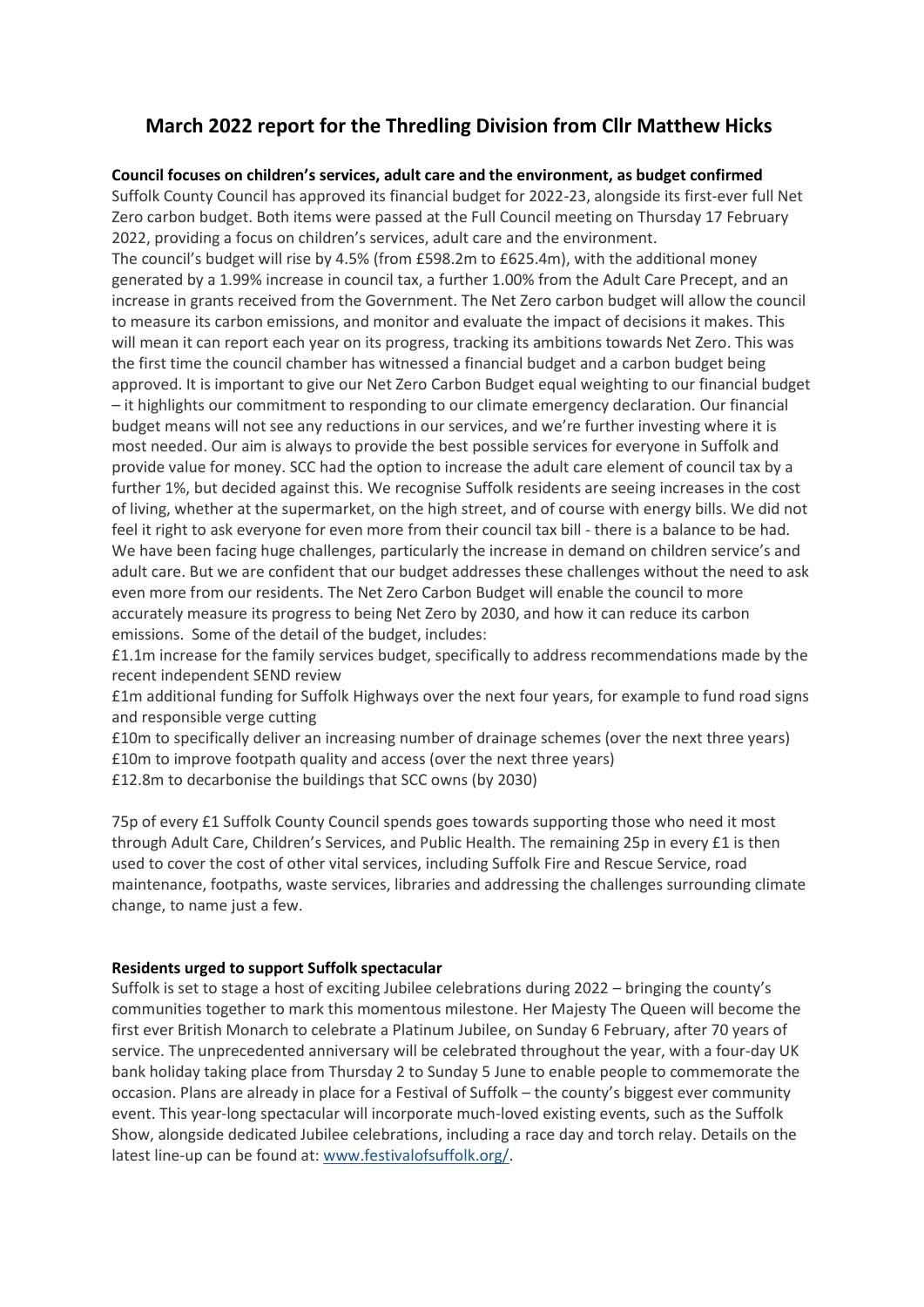#### **Good news for Suffolk Government gives the green light to negotiate a County Deal**

Leader of Suffolk County Council, Councillor Matthew Hicks, on February 8<sup>th</sup>, explained why a new county deal is good for Suffolk, and why we don't need a new Mayor. He said: In August last year, I wrote about the efforts of Suffolk's Public Sector Leaders in working to secure from the Government a devolution deal for Suffolk. Last week, at the same time as the publication of the Levelling Up White Paper, we heard the news that Suffolk was successfully chosen as one of nine areas across the country to have been given the opportunity of negotiating a new County Deal. This is fantastic news for Suffolk, and I am delighted about it. One of the questions I've heard a lot since the announcement is, what would a deal mean for Suffolk? To clarify we do not have a deal yet, and we have many more months of negotiations and discussions with Government ahead of us before we can look to finalise an actual deal. Some of the areas we included in our initial discussion centred around the development and roll out of Oyster style travel cards to increase the attractiveness and effectiveness of public transport and longer term funding for major transport infrastructure upgrades, not just one-off funding. We also discussed with Government the opportunity of keeping all the apprenticeship levy funding raised in Suffolk in Suffolk, benefiting more people here. This could create the opportunity to work with the University, colleges, business and others to explore how this money could be better used. Negotiating the devolution of the powers necessary to develop more innovative projects to help deliver further action on Climate Change and make good on our promises around net zero by 2030 are also possible. Whilst I was delighted to read the other day that in a recent study Suffolk County Council was ranked as the third-best county council nationally for our response to the climate crisis, our ambitions in this area could be taken further still via a County Deal. What I can promise you, however, is that during the negotiations I will be pushing the Government for the maximum amount of benefit for the people of Suffolk. Finally, one of the areas related to this announcement which gained a lot of attention, especially from the media, was the potential for a directly elected Mayor of Suffolk, like the Metropolitan Mayors across the country in areas like the West Midlands. To be clear this is not something which Suffolk has asked for and importantly not something we need to secure a deal with Government. I have always been ambitious for Suffolk, and I believe the opportunities within a County Deal would help unlock more potential in Suffolk and help us level up across the county; especially as we start to slowly escape the clutches of COVID. We will negotiate hard for a deal that will give us the tools we need to build back better, build back stronger and build back greener.

#### **Halfway mark reached as over 20,000 Suffolk streetlights replaced**

It was announced on February  $16<sup>th</sup>$  that Suffolk County Council's programme to replace 43,400 streetlights with new energy-efficient LEDs has reached the halfway mark. To date, the teams have replaced 21,215 new streetlights with the new lanterns and are well on the way to successfully delivering the project on budget and to programme timescales. These LED lanterns use less energy and produce a more natural and focused light than the traditional orange glow of streetlights. They are extremely long-lasting products and have an expected lifetime of up to 100,000 hours. This is approximately two times longer than a typical conventional street lighting lamp. As a result, Suffolk County Council is expecting to reduce its annual electricity costs on the streetlights by around 76%, saving more than £1.7 million a year. This is 16% more than what was originally anticipated. The programme is on schedule to be completed by the end of May 2022, with all heritage-style lanterns being upgraded towards the end of the programme. Prior to commencing in towns or parishes, Suffolk Highways is contacting those councils in case they wish to upgrade their parish-council owned street-lighting at the end of the project. The project will see a reduction in carbon emissions by saving energy, reducing light pollution as well as providing clearer images on CCTV, traffic cameras and dashcam footage for the benefit of public safety